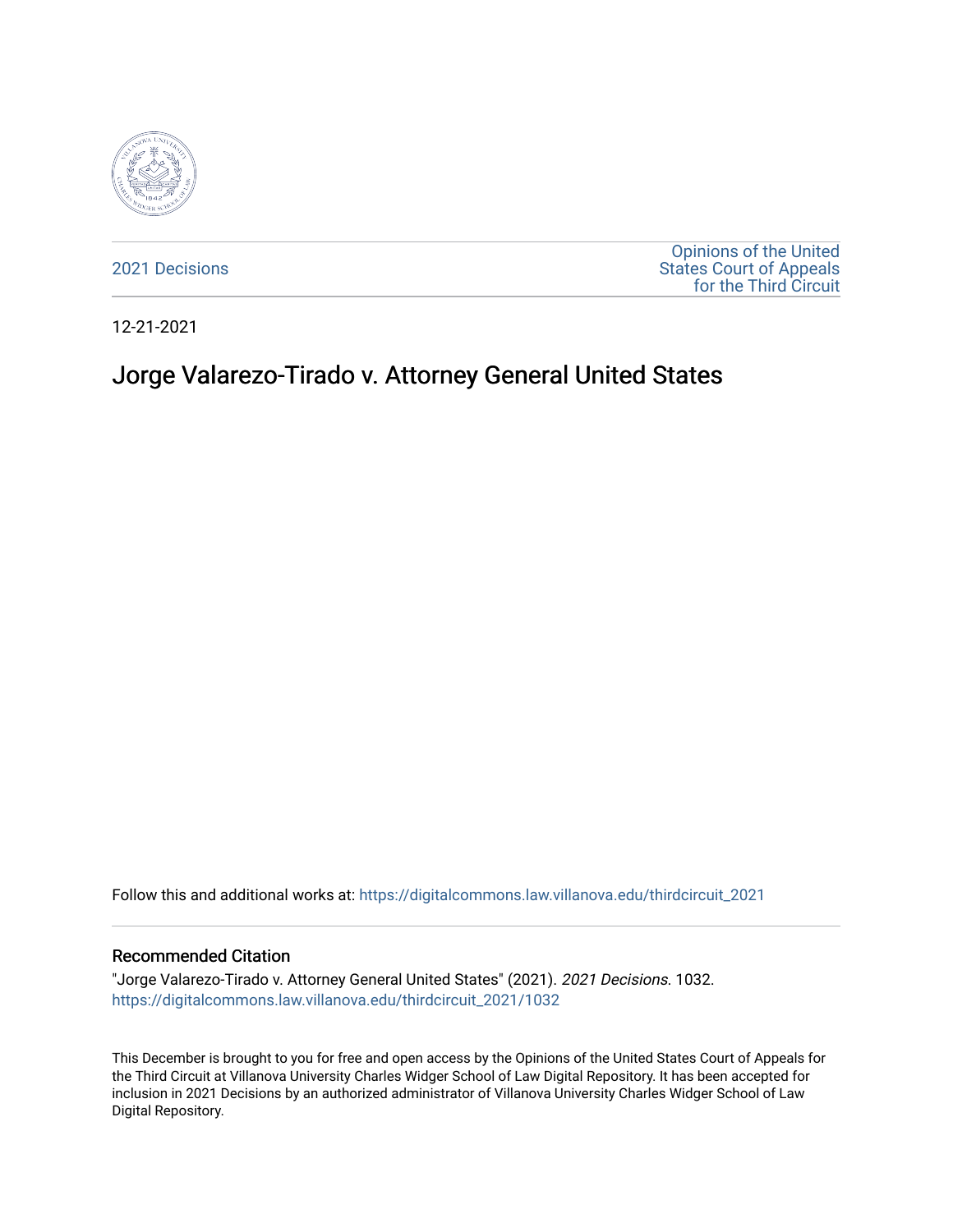## **PRECEDENTIAL**

# UNITED STATES COURT OF APPEALS FOR THE THIRD CIRCUIT

No. 20-1705 \_\_\_\_\_\_\_\_\_\_\_\_\_

\_\_\_\_\_\_\_\_\_\_\_\_\_

JORGE LUIS VALAREZO-TIRADO, Petitioner

v.

ATTORNEY GENERAL OF THE UNITED STATES OF AMERICA

 $\overline{\phantom{a}}$ 

On Petition for Review of a Final Order of the Immigration Court (Agency No. A208-449-401) Immigration Judge: Pallavi S. Shirole

Argued on March 10, 2021

 $\overline{\phantom{a}}$ 

Before: SMITH, *Chief Judge* , McKEE and AMBRO, *Circuit Judges*

(Opinion filed: July 17, 2021)

Judge Smith was Chief Judge at the time this appeal was argued. Judge Smith completed his term as Chief Judge and assumed senior status on December 4, 2021.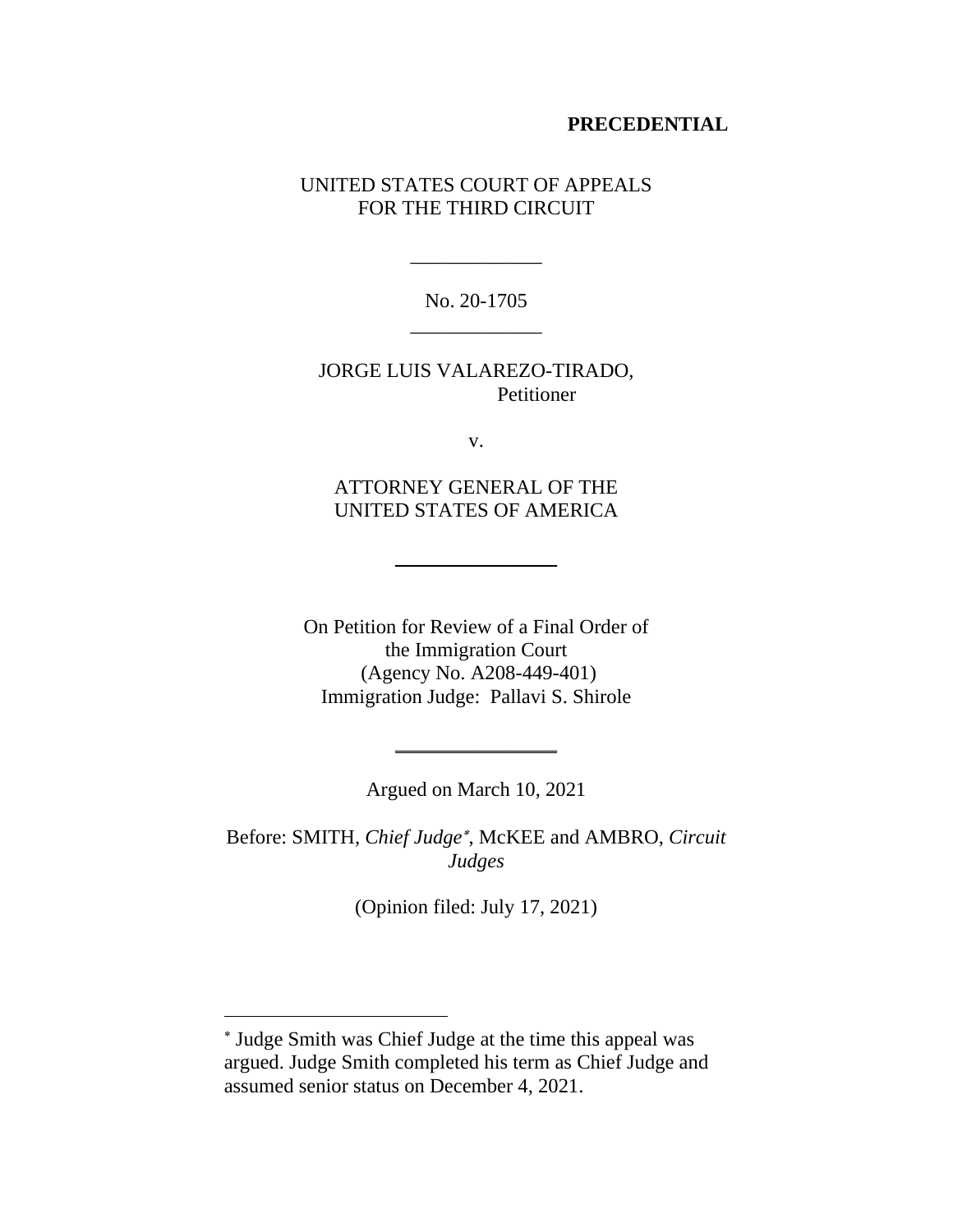Charles W. Stotter, Esquire Carlton Fields, P.A. 180 Park Avenue, Suite 106 Florham Park, New Jersey 07932

Robert D. Helfand, Esquire (**Argued**) Office of the Connecticut State Comptroller Retirement Services Division 165 Capitol Avenue Hartford, CT 06103 *Counsel for Petitioner*

Jeffrey Bossert Clark, Esquire Anthony C. Payne, Esquire Lance J. Lolley, Esquire (**Argued**) Office of Immigration Litigation Civil Division U.S. Department of Justice P.O. Box 878, Ben Franklin Station Washington, D.C. 20044 *Counsel for Respondent*

## OPINION OF THE COURT  $\overline{\phantom{a}}$

 $\overline{\phantom{a}}$ 

#### McKEE, *Circuit Judge*

Jorge Luis Valarezo-Tirado petitions this Court for review of an Immigration Judge's reinstatement of his prior order of removal. The IJ affirmed a Department of Homeland Security (DHS) asylum officer's determination that Valarezo-Tirado did not have a reasonable fear of torture as required for relief under the Convention Against Torture (CAT) or a reasonable fear of persecution as required for asylum and withholding of removal. Valarezo-Tirado appeals the IJ's denial of his CAT claim. For the reasons that follow, we will grant the petition for review and vacate the IJ's decision and order and remand for further proceedings.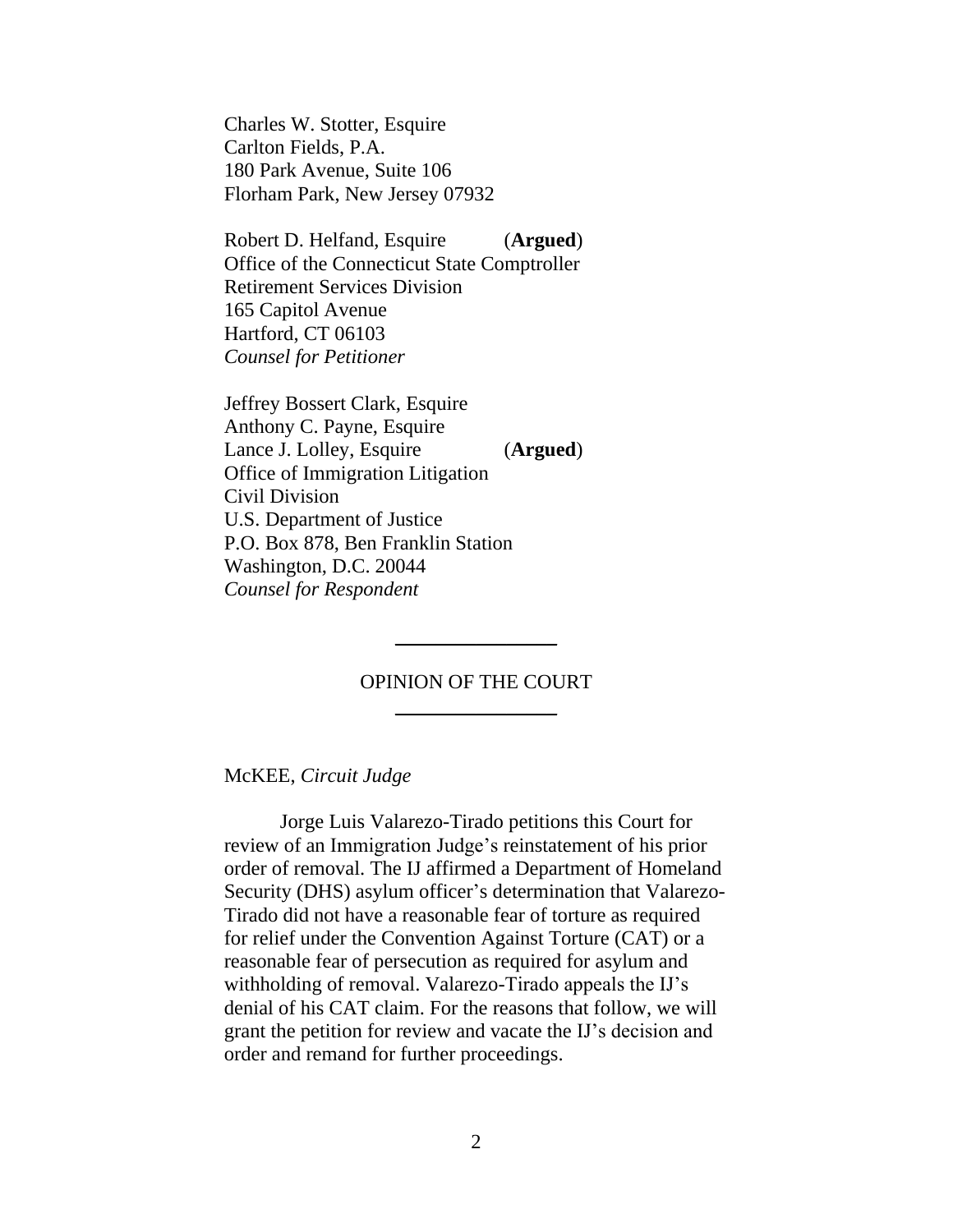## **A. Factual Background and Procedural History**

Jorge Luis Valarezo-Tirado, an Ecuadorian citizen, entered the United States illegally in 2017. He was subsequently detained by DHS, and in January 2020, DHS reinstated a prior order of his removal. <sup>1</sup> However, before he was actually removed, DHS conducted a reasonable fear interview in front of an asylum officer because Valarezo-Tirado claimed a fear of persecution if he were returned to Ecuador. That interview began on February 20, 2020. At the start of the interview, Valarezo-Tirado was twice informed of his right to postpone the interview for up to 48 hours to procure an attorney. He was also provided with a list of pro bono and low-cost attorneys who may be willing to represent him. However, both times he was asked, he declined, and decided to proceed with the interview that day without an attorney.

Valarezo-Tirado told the asylum officer that in 2016 he had a dispute with a neighbor, Enrique Villa, in his hometown of Pedro Vicente Maldonado, Ecuador. Valarezo-Tirado sold Villa a load of lumber. When Valarezo-Tirado went to collect payment, Villa refused to pay. Valarezo-Tirado then went to the local police to file a report about Villa's refusal, but the police allegedly told Valarezo-Tirado not to file a police report. According to Valarezo-Tirado, "they told me not to do anything, that he will pay me; that I should leave it alon[e] [and] that he will pay me." <sup>2</sup> Officers also told Valarezo-Tirado that Villa was "involved in some dark business." <sup>3</sup> Villa was allegedly known in the community to have ties to drug trafficking.

<sup>1</sup> DHS had previously detained Valarezo-Tirado and issued a Form I-860 Determination of Inadmissibility and Order of Removal on September 6, 2015. DHS removed Valarezo-Tirado to Ecuador on October 23, 2015. The events giving rise to this appeal occurred after Valarezo-Tirado's removal in 2015.

 $2$  App. 26.

<sup>3</sup> *Id*.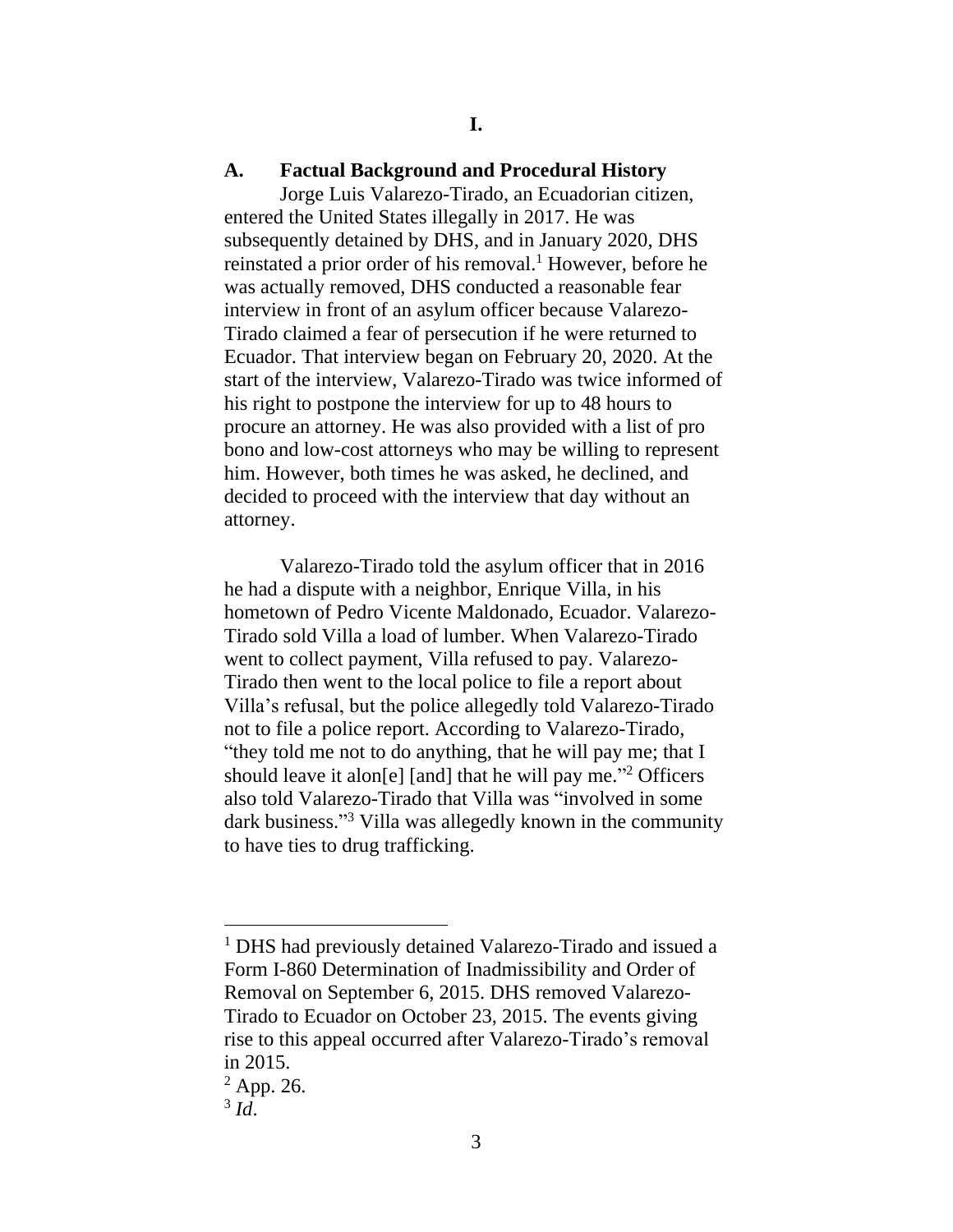Valarezo-Tirado told the asylum officer that, based on the inaction of the local police, he believed Villa "ha[d] some kind of friendship with the police and the police would have told [Villa] that I came to file a report against him."<sup>4</sup> Accordingly, Valarezo-Tirado did not file a police report. However, as Valarezo-Tirado later told the IJ, he returned to Villa's house to demand his money a second time. Rather than paying Valarezo-Tirado, Villa threatened him with a pistol: "he told me to leave things alone or something will happen to my family or me."<sup>5</sup>

Fearing for his and his family's safety, Valarezo-Tirado fled to the United States with his family. Valarezo-Tirado told the asylum officer that since he fled his hometown, he "heard [Villa] was in jail one time, that he had [a] problem with the police."<sup>6</sup> Valarezo-Tirado clarified that he believed that the state or provincial police had detained Villa. He told the asylum interviewer that the state and provincial police were separate forces than the local police who previously discouraged him from filing a police report.

The DHS asylum officer found that Valarezo-Tirado was "credible," meaning that his testimony was "consistent, detailed, and plausible,"<sup>7</sup> but that he did not establish a reasonable fear of persecution or torture if removed to Ecuador. As to past torture, the asylum officer concluded "[t]he limited harm experienced by the applicant (verbal threats of unspecified harm) does not rise to the level of severe physical or mental pain required to constitute torture."<sup>8</sup> And "[t]he incident did not cause the applicant any physical harm and there is no indication that the applicant experienced any prolonged mental suffering from the experience."<sup>9</sup>

As to the threat of future torture, the asylum officer found that Valarezo-Tirado "failed to provide specific and persuasive facts that a public official such as a corrupt police

4 *Id*.

9 *Id*.

<sup>5</sup> *Id*. at 24.

<sup>6</sup> *Id*. at 25.

<sup>7</sup> *Id*. at 29.

<sup>8</sup> *Id*. at 31.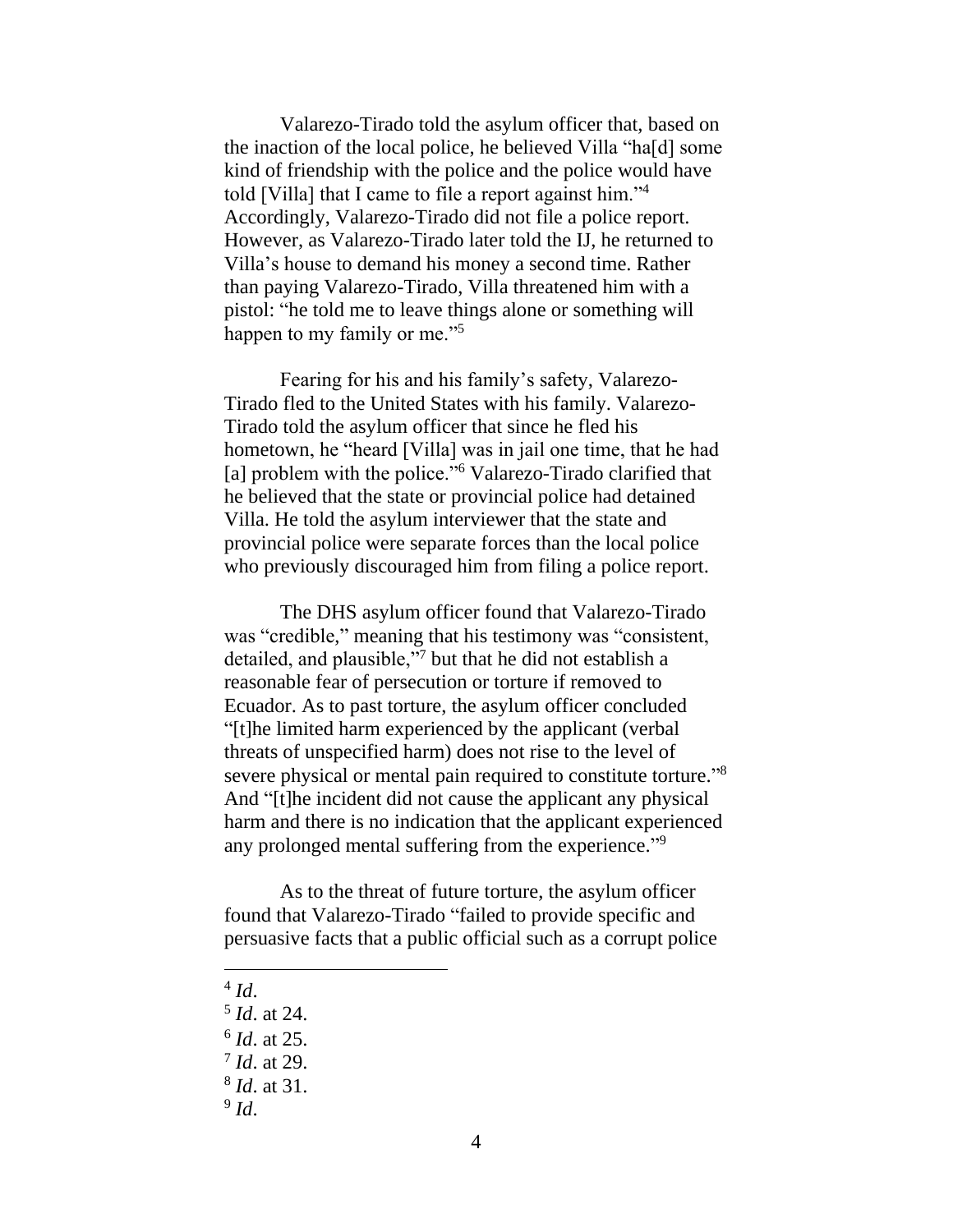officer would specifically intend to inflict on him severe harm." <sup>10</sup> The officer also concluded that Valarezo-Tirado "failed to provide specific and persuasive evidence to establish a reasonable possibility that a public official would consent or acquiesce to his future harm by Mr. Villa."<sup>11</sup>

Valarezo-Tirado appealed the DHS asylum officer's negative reasonable fear determination to an IJ. At the beginning of the hearing before the IJ, the IJ had the following exchange with Valarezo-Tirado about his right to counsel:

> **IJ**: You do have the right to be represented in this hearing by an attorney but at no expense to the Government. You previously received a packet that listed your rights in these proceeding[s]. You also received a list of attorneys and organizations that might be willing to represent you at little or no cost. Do you remember getting that list?

### **Valarezo-Tirado**: Yes.

**IJ**: Okay. You don't have an attorney here with you today but because these are expedited proceedings, I can't give you any more time to find an attorney. All right. Sir, have you understood everything that I've explained to you today?

## **Valarezo-Tirado**: Yes.<sup>12</sup>

The IJ then summarized Valarezo-Tirado's prior testimony from the reasonable fear interview and allowed him to expand on why he felt he could not report Villa to the police. Valarezo-Tirado stated that he was afraid that Villa had friends in the police department, and therefore did not file a police report. The IJ concluded that she understood that Valarezo-Tirado was afraid to return, "but the problem is that

 $10$  *Id.* 

 $11$  *Id*.

<sup>12</sup> *Id*. at 6–7.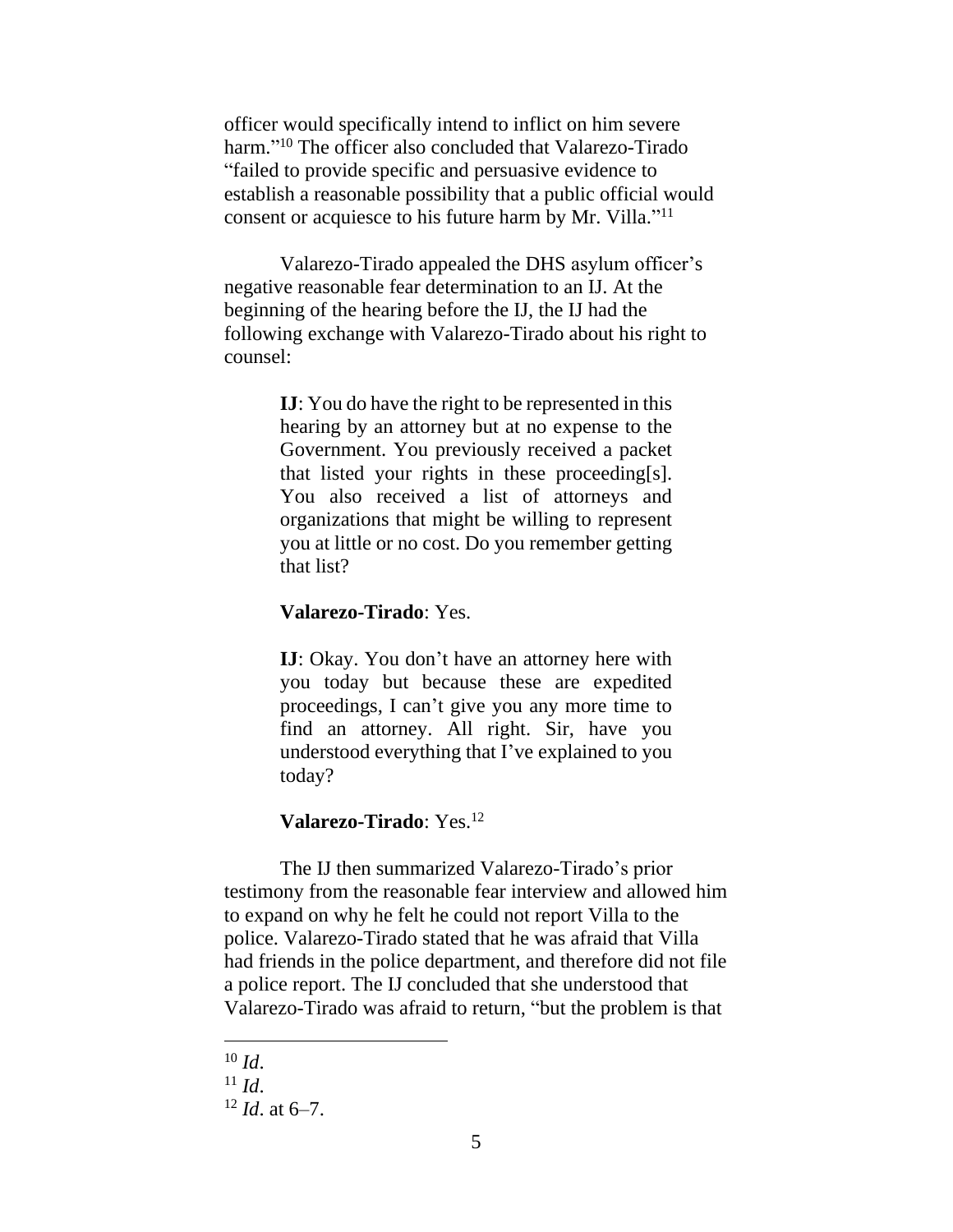in order . . . for you to be able to seek relief in this country you have to fear persecution on account of a protected ground."<sup>13</sup> She found "[t]he situation that you are facing seems to be more of a personal matter. Because of that, sir, I do not find that you've established a reasonable possibility that you would be persecuted on account of one of these protected grounds."<sup>14</sup> The IJ also stated that she "concur[red] in [DHS'] reasonable fear determination."<sup>15</sup> Her written opinion stated, *in its entirety*: "R not targeted on account of protected ground. Government is willing to assist."<sup>16</sup>

Valarezo-Tirado now petitions for review. 17

# **II.**

Valarezo-Tirado raises the following three arguments on appeal: (i) the IJ's conclusion that he did not have a reasonable fear of torture was not supported by reasonable, substantial, and probative evidence on the record as a whole; (ii) the IJ violated his due process rights by failing to "develop his testimony" as to his fear of torture if returned; and (iii) the IJ violated his right to counsel.

<sup>13</sup> *Id*. at 11.

 $14$  *Id.* 

 $^{15}$  *Id*.

<sup>16</sup> *Id*. at 1.

<sup>&</sup>lt;sup>17</sup> Because Valarezo-Tirado was subject to a reinstated order of removal, DHS had exclusive jurisdiction to consider Valarezo-Tirado's reasonable fear claim under 8 C.F.R. § 208.31(a) in the first instance. The IJ had jurisdiction to review DHS' negative reasonable fear determination under 8 C.F.R.  $\S$ § 208.31(a), (g). Where an "IJ concurs with the asylum officer's decision that the applicant did not establish a reasonable fear of persecution or torture, . . . '[n]o appeal shall lie from the [IJ]'s decision.'" *Bonilla v. Sessions*, 891 F.3d 87, 90 n.4 (3d Cir. 2018) (quoting 8 C.F.R. §  $208.31(g)(1)$ ). An IJ's decision concurring with an asylum officer's negative reasonable fear determination is, therefore, a final order of removal. *Id*. We have jurisdiction to review final orders of removal under 8 U.S.C. § 1252. *See also id*.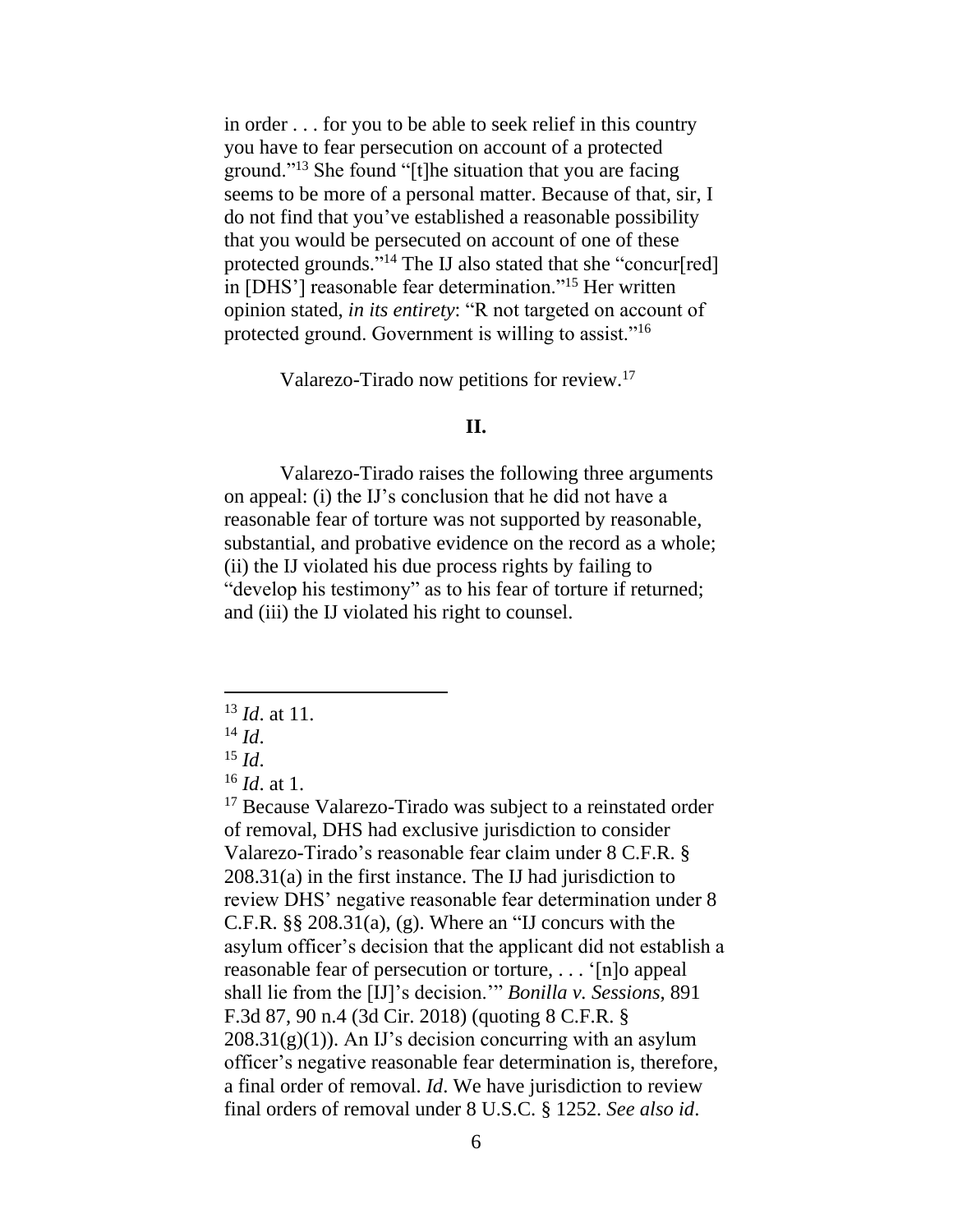In order to obtain relief under the CAT, Valarezo-Tirado must show "that it is more likely than not that he would be tortured upon return to his country"<sup>18</sup> and that the torture would occur "by, or at the instigation of, or with the consent or acquiescence of, a public official . . . or other person acting in an official capacity."<sup>19</sup> "Acquiescence of a public official requires that the public official, prior to the activity constituting torture, have awareness of such activity and thereafter breach his or her legal responsibility to intervene to prevent such activity."<sup>20</sup> It is the IJ's responsibility in the first instance to decide if Valarezo-Tirado has demonstrated eligibility for CAT relief.<sup>21</sup> We review an IJ's findings of fact under an "'extraordinarily deferential standard' [and] we uphold the IJ's findings if they are 'supported by reasonable, substantial, and probative evidence on the record considered as a whole."<sup>22</sup>

Given the IJ's less-than-terse explanation of her denial of CAT relief, it becomes necessary to again stress that "the availability of judicial review . . . necessarily contemplates *something* for us to review." <sup>23</sup> This means that an IJ (or the BIA) must explain a decision "with such clarity as to be understandable."<sup>24</sup> And "[a]lthough we ask, in evaluating whether an agency determination is supported by substantial evidence, 'whether a reasonable fact finder could make such a determination based upon the administrative record,' *we will not supply the basis for its decision where appropriate* 

<sup>20</sup> *Id.* § 1208.18(a)(7).

<sup>21</sup> 8 U.S.C. § 1231(b)(3)(C) (The trier of fact, the IJ, "shall determine whether the [noncitizen] has sustained the [noncitizen's] burden of proof.").

<sup>22</sup> *Romero v. Att'y Gen.*, 972 F.3d 334, 340 (3d Cir. 2020) (quoting *Garcia v. Att'y Gen.*, 665 F.3d 496, 502 (3d Cir. 2011)).

<sup>23</sup> *Abdulai v. Ashcroft*, 239 F.3d 542, 555 (3d Cir. 2001). <sup>24</sup> *Wang v. Att'y Gen.*, 423 F.3d 260, 270 (3d Cir. 2005) (quoting *SEC v. Chenery Corp.*, 332 U.S. 194, 241 (1947)).

<sup>18</sup> *Saravia v. Att'y Gen.*, 905 F.3d 729, 735 (3d Cir. 2018) (internal citation omitted).

 $19$  8 C.F.R. § 1208.18(a)(1).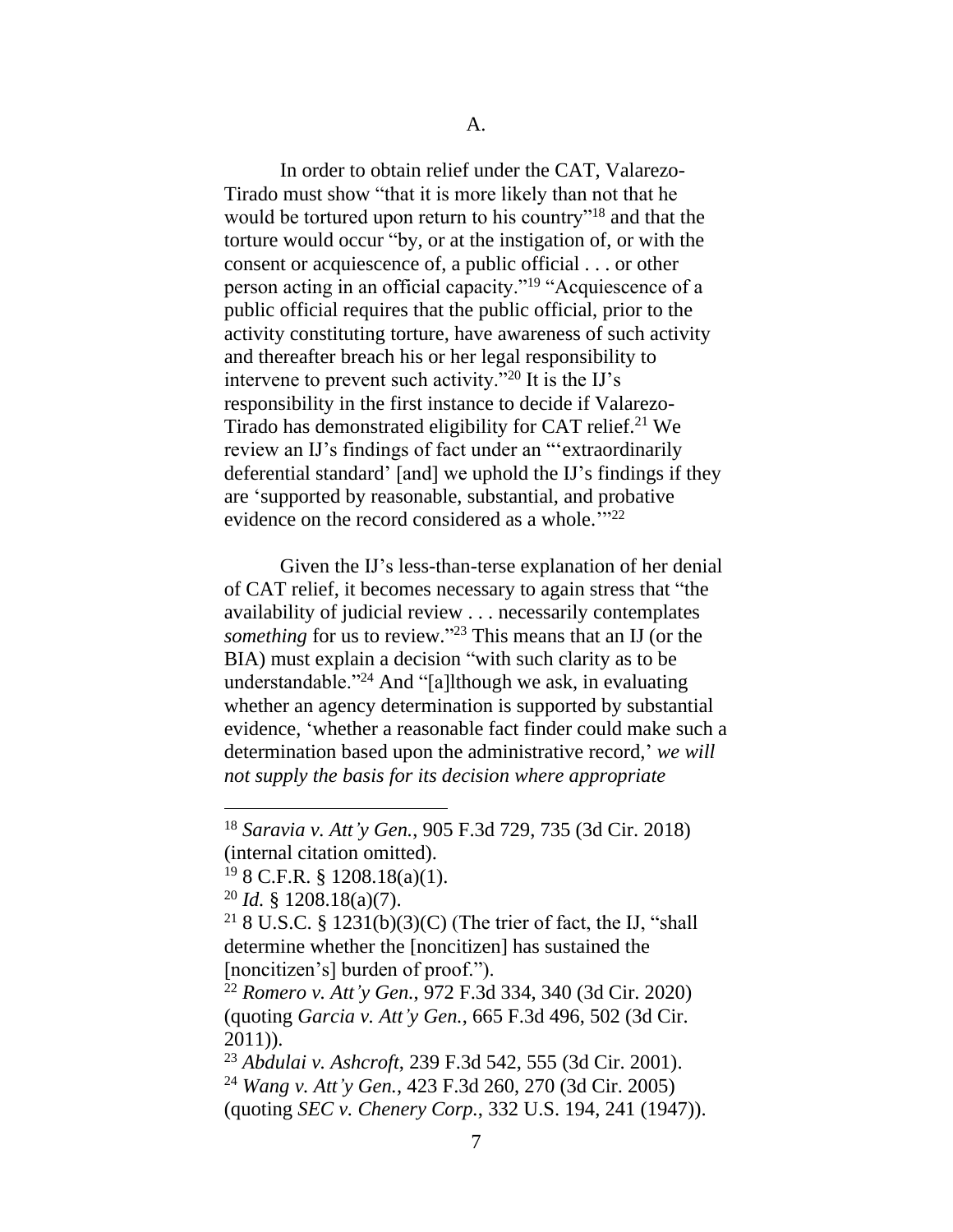*reasons are not set forth by the [IJ] itself*." <sup>25</sup> Given the bullet point-like checklist that purported to explain the IJ's decision here, we stress that, "[w]here the administrative decision fails to consider or mention evidence that is on its face relevant and persuasive, the proper course is to remand for further consideration by the IJ."<sup>26</sup>

Valarezo-Tirado alleges that the IJ's conclusion that he does not have a reasonable fear of torture if returned to Ecuador is not supported by substantial evidence. We agree. The entirety of the IJ's written decision rejecting his claim states: "R not targeted on account of protected ground. Government is willing to assist."<sup>27</sup> With nothing more than that bare conclusion—"[g]overnment is willing to assist" we have no way of determining what evidence, if any, the IJ relied upon. "An IJ must support her factual determinations with 'specific, cogent' reasons such that her conclusions 'flow in a reasoned way from the evidence of record.'"<sup>28</sup> Failure to provide such support "does not pass muster under the substantial evidence rubric."<sup>29</sup>

Valarezo-Tirado argues not only that there is no evidence in the record to support the IJ's conclusion; he claims that the record evidence supports the opposite conclusion. He believes this record supports the conclusion that the police were unwilling or unable to assist. He points to his testimony before the asylum officer and before the IJ. He testified that the police told him not to file an official police report because Villa was into "some dark business."<sup>30</sup> He told the IJ: "when I went to report [Villa], they, the police [told] me, don't, don't do it."<sup>31</sup> The government, on the other hand, points to Valarezo-Tirado's testimony before the asylum officer in which he stated that, at one point after Valarezo-

<sup>25</sup> *Id*. at 271 (citing *Chenery Corp.*, 332 U.S. at 249) (emphasis added).

<sup>26</sup> *Chukwu v. Att'y Gen*., 484 F.3d 185, 189 (3d Cir. 2007).  $27$  App. 1.

<sup>28</sup> *Toure v. Att'y Gen.*, 443 F.3d 310, 316 (3d Cir. 2006) (citing *Dia v. Ashcroft*, 353 F.3d 228, 250 (3d Cir. 2003)). <sup>29</sup> *Id*. (citing *Dia*, 353 F.3d at 254). <sup>30</sup> App. 9.

 $31$  *Id.*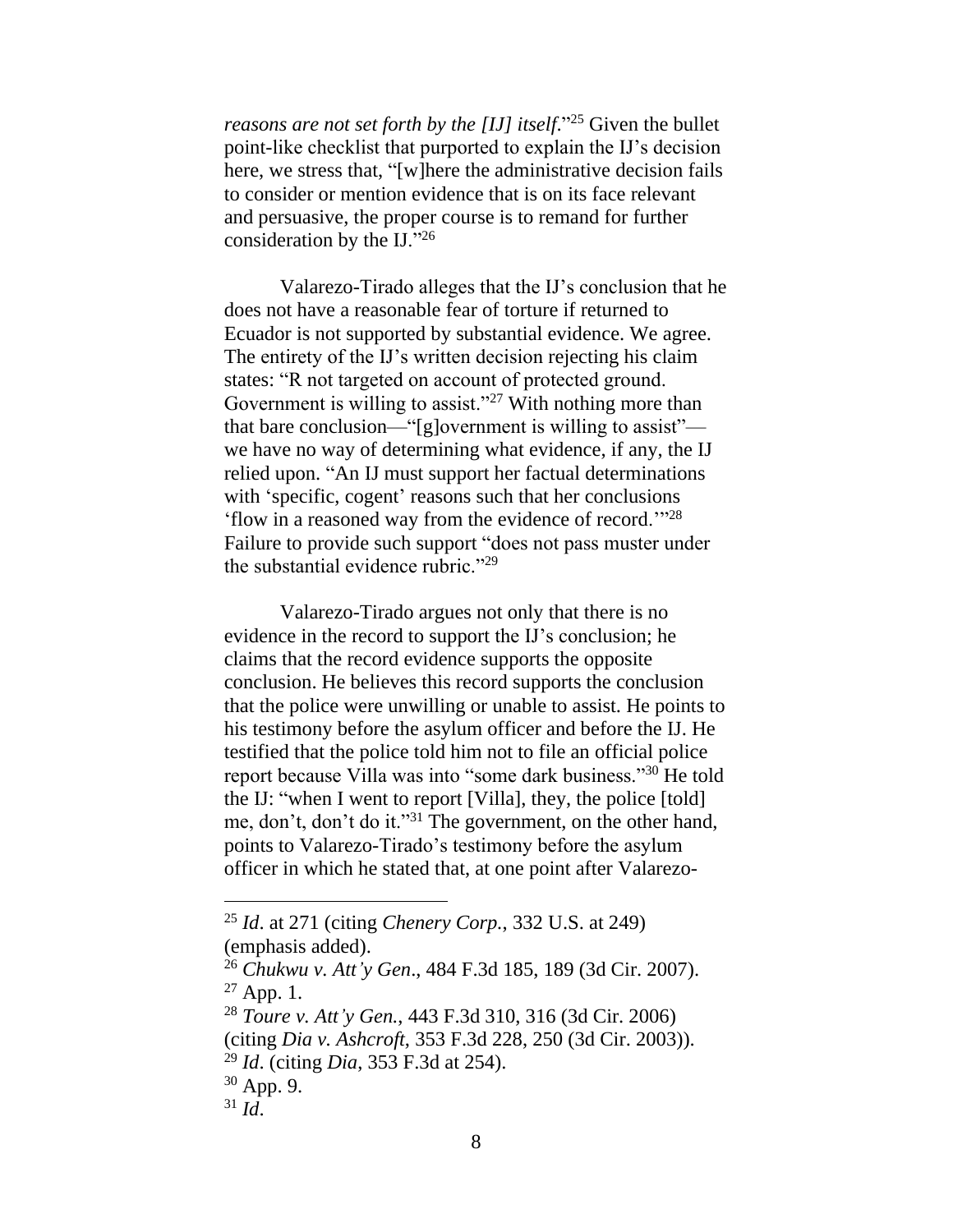Tirado fled his hometown, he heard that the provincial police had detained Villa.

Therein lies the problem. The IJ's failure to provide a citation or reference to anything in the record leaves us guessing at the evidence she relied upon and gives us "[nothing] to review."<sup>32</sup> "[W]e cannot give meaningful review to a decision in which [an IJ] does not explain how it came to its conclusion."<sup>33</sup> Valarezo-Tirado is correct when he argues that although the government "suggests ways in which [Valarezo-Tirado's] testimony *might* have supported [the IJ's] conclusion,"<sup>34</sup> the government can only guess whether the IJ even considered the evidence of Villa's alleged arrest by provincial police. We fare no better. It "would be improper for us to speculate as to whether" the IJ considered such evidence, or how it factored into her conclusion.<sup>35</sup> The basis for the IJ's decision "can and should be addressed explicitly by the [IJ] upon remand."36

We have previously granted a petition for review in which the alleged basis for the BIA's denial of relief was that "the evidence is insufficient" and "the arguments made by the [government] on appeal . . . are persua[sive]" because we could not "perform meaningful review of [such an] order."<sup>37</sup> Here, we have even less to work with.

We realize, of course, that the IJ and BIA have a tremendous caseload and very crowded dockets. We have taken pains to note that the large number of cases on IJs' and the BIA's dockets "impose[] practical limitations on the length of the [IJ's and] BIA's written opinions."<sup>38</sup> However, we will not permit crowded dockets or a backlog of cases to excuse an IJ or the BIA from providing a meaningful explanation of why someone has been denied relief under the asylum laws or the CAT. The most fundamental notion of due

<sup>32</sup> *Abdulai*, 239 F.3d at 555.

<sup>33</sup> *Awolesi v. Ashcroft*, 341 F.3d 227, 229 (3d Cir. 2003).

 $34$  Pet'r's Reply Br. at 15–16.

<sup>35</sup> *Voci v. Gonzales*, 409 F.3d 607, 617 (3d Cir. 2005).

<sup>36</sup> *Id.*

<sup>37</sup> *Awolesi*, 341 F.3d at 229.

<sup>38</sup> *Voci*, 409 F.3d at 613 n.3.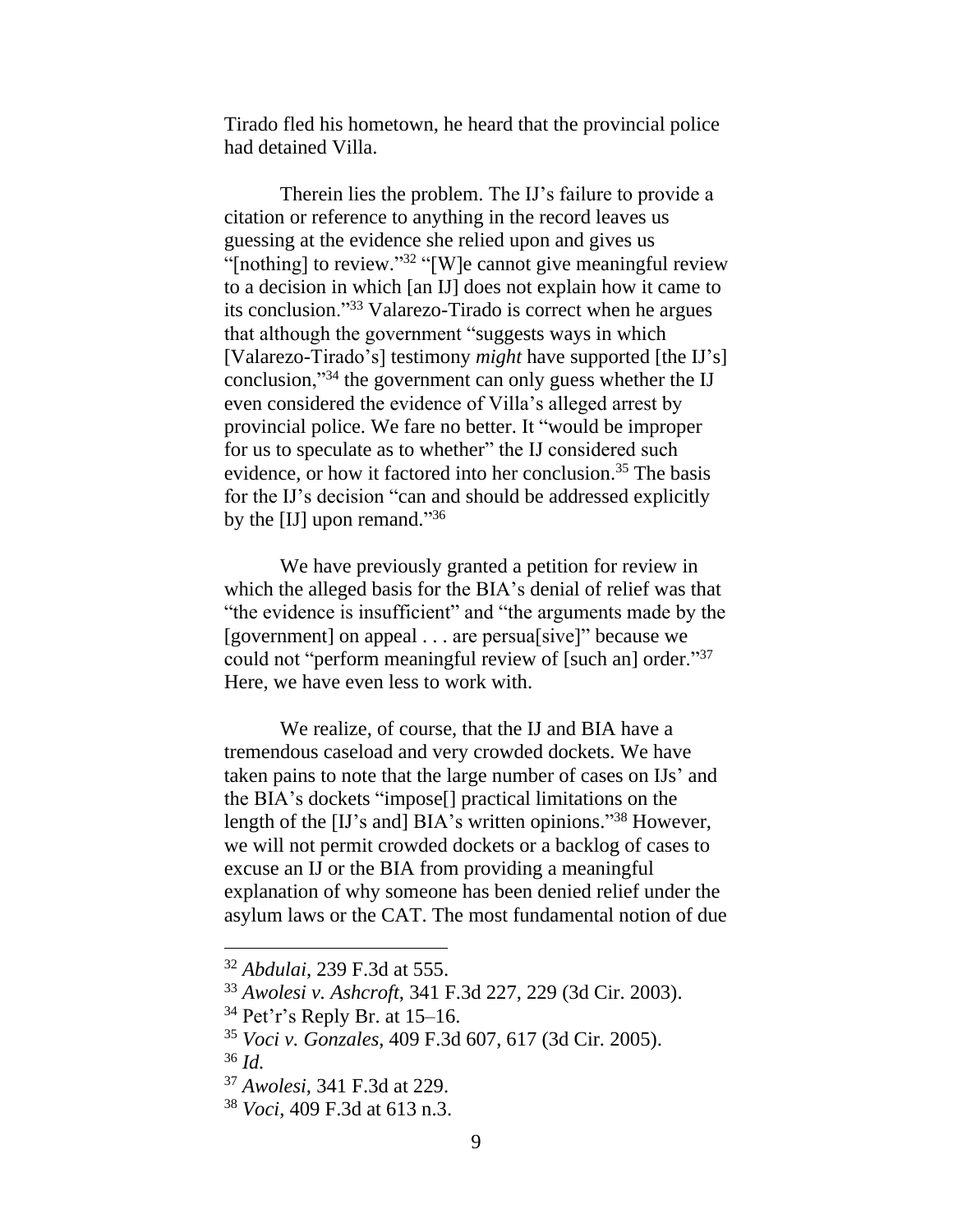process must include an opportunity for meaningful judicial review. We reiterate that "judicial review necessarily requires something to review and, if the agency provides only its result without an explanation of the underlying fact finding and analysis, a court is unable to provide judicial review." <sup>39</sup> The required review is simply not possible here when we are provided with nothing more than the kind of one-line checklist that is being relied upon. We cannot allow an IJ or the BIA to dispense with an adequate explanation of a final decision merely to facilitate or accommodate administrative expediency.

Since "the [IJ]'s failure of explanation makes it impossible for us to review its rationale, we [will] grant [Valarezo-Tirado's] petition for review, vacate the [IJ's] order, and remand the matter to [the IJ] for further proceedings consistent with this opinion." 40

#### B.

Valarezo-Tirado also argues that the IJ had a duty to develop his testimony about government acquiescence to torture because that troubled the IJ and was dispositive in her denial of his claim. He supports this argument by citing to our line of cases requiring IJs to provide notice to a noncitizen before denying his or her claim for a lack of corroboration. In *Toure*, for example, we stated that the IJ "has a duty to develop [the noncitizen's] testimony, especially regarding an issue that she may find dispositive, and . . . must adequately explain the reasons for [her] decisions."<sup>41</sup> The IJ must also "give the [noncitizen] notice of what corroboration will be expected and an opportunity to present an explanation if the [noncitizen] cannot produce such corroboration."<sup>42</sup> This "rule derives principally from the fact that we cannot have meaningful judicial review without giving the applicant notice and an opportunity to corroborate."<sup>43</sup>

<sup>39</sup> *Dia*, 353 F.3d at 268 (Stapleton, J., dissenting) (citing

*Chenery Corp.*, 332 U.S. at 196–97).

<sup>40</sup> *Abdulai*, 239 F.3d at 555.

<sup>41</sup> 443 F.3d at 325 (internal citation omitted).

<sup>42</sup> *Chukwu*, 484 F.3d at 192.

<sup>43</sup> *Saravia*, 905 F.3d at 738.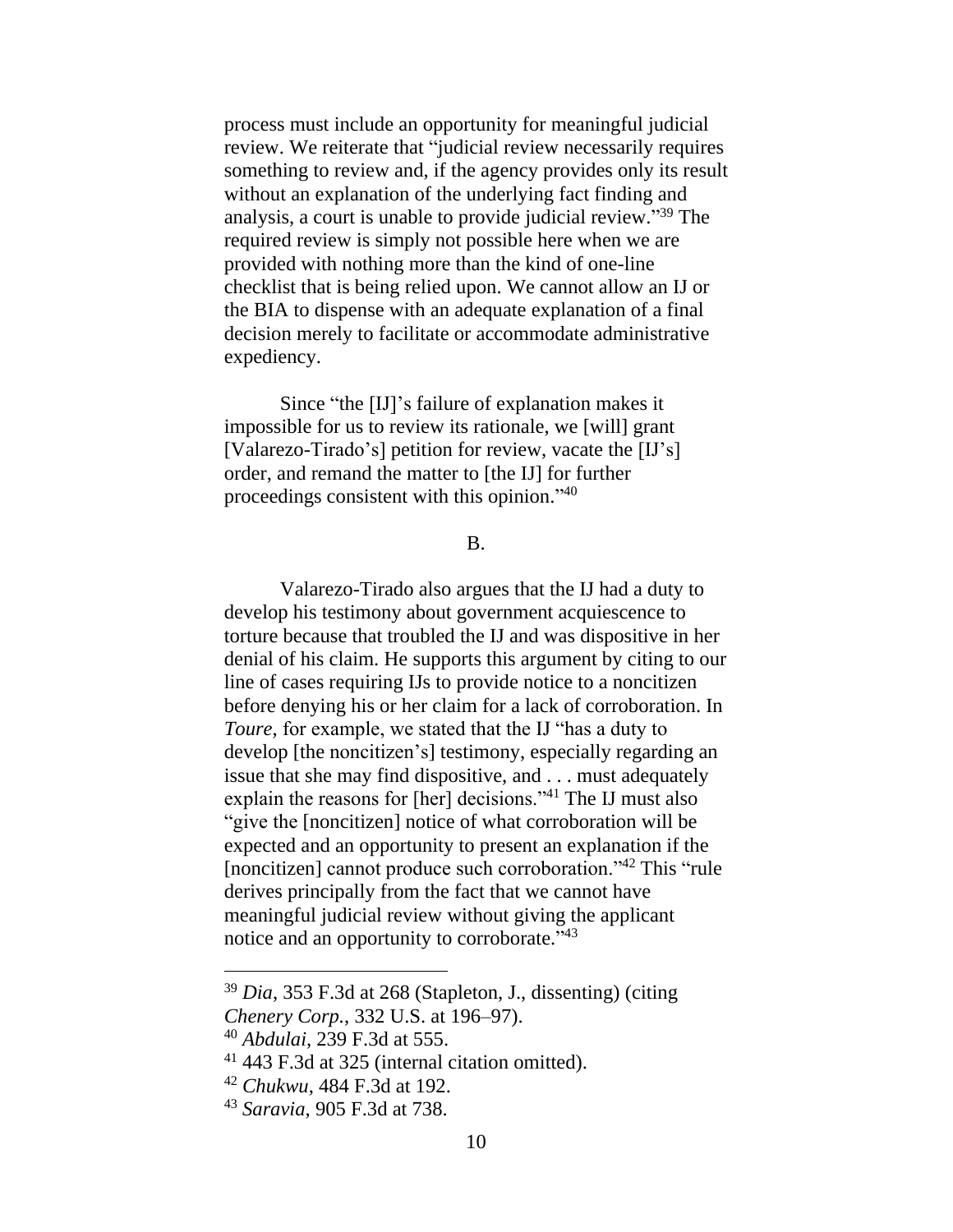As we have already discussed, however, the IJ did not adequately explain the reasons for her decision. Consequently, we cannot determine if the IJ erroneously relied on a lack of corroborating evidence. On remand, therefore, to the extent that the IJ concludes Valarezo-Tirado must come forth with corroborating evidence, she must reopen the proceedings, inform him of the evidence that requires corroboration, and must give him an opportunity to furnish such information or provide an explanation for its absence.<sup>44</sup>

C.

Finally, Valarezo-Tirado argues that he was denied his right to counsel and therefore requires a new hearing at which counsel will be present. We cannot agree with that claim.

"[A]lthough the Fifth Amendment does not mandate government-appointed counsel for [noncitizens] at removal proceedings, it indisputably affords [a noncitizen] the right to counsel of his or her own choice at his or her own expense."<sup>45</sup> In removal proceedings, the right to counsel imposes certain obligations on the IJ. She must "[a]dvise the [noncitizen] of his or her right to representation, at no expense to the government, by counsel of his or her own choice . . . and require the [noncitizen] to state then and there whether he or she desires representation."<sup>46</sup> She must also "[a]dvise the [noncitizen] of the availability of pro bono legal services for the immigration court location at which the hearing will take place, and ascertain that the [noncitizen] has received a list of such pro bono legal services providers."<sup>47</sup> If an IJ fails to do so, the noncitizen is entitled to a new hearing without a showing of prejudice.<sup>48</sup>

<sup>44</sup> *See id.* (An IJ must provide the petitioner with "notice [of the facts requiring corroboration and] an opportunity to provide corroborating evidence or explain its unavailability.").

<sup>45</sup> *Leslie v. Att'y Gen*., 611 F.3d 171, 181 (3d Cir. 2010). <sup>46</sup> *Bonilla*, 891 F.3d at 91–92 (quoting 8 C.F.R. §

 $1240.10(a)(1)–(2)$ .

<sup>&</sup>lt;sup>47</sup> *Id.* at 92 (quoting 8 C.F.R. § 1240.10(a)(1)–(2)).

<sup>48</sup> *See Leslie*, 611 F.3d at 180.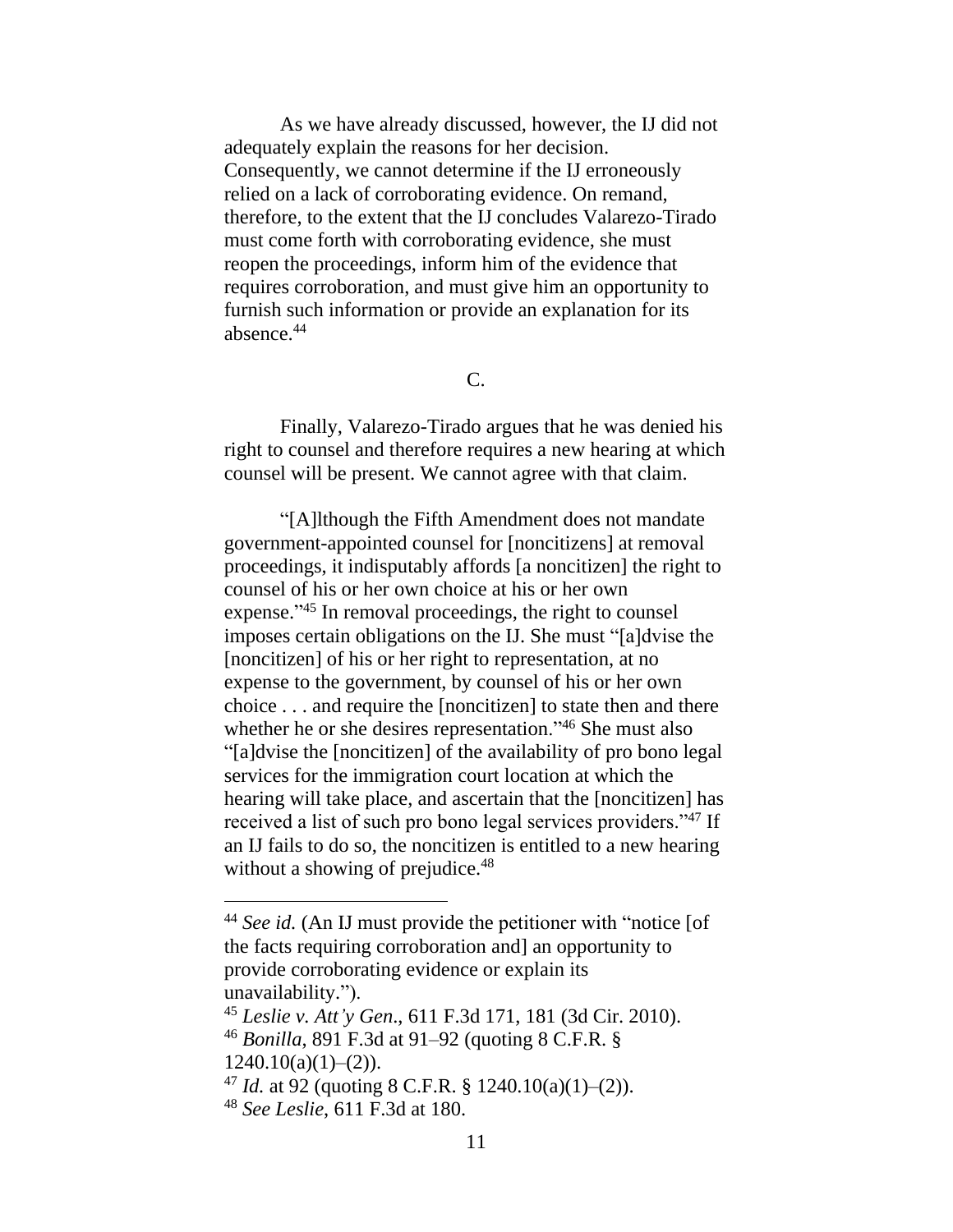Valarezo-Tirado argues that because there is a right to counsel in removal proceedings, that same right should be recognized in reviews of reasonable fear determinations. We have recognized, however, that the reasonable fear interview process differs from removal proceedings and, concomitantly, so do the protections offered to noncitizens in either process.

In *Bonilla*, we recognized this difference and denied a claim similar to the one Valarezo-Tirado now brings. That case is instructive. There, petitioner Sorto Bonilla was similarly subject to a reinstated removal order but expressed a fear of returning to his home country.<sup>49</sup> He appeared before the asylum officer with counsel but was unsuccessful. He appealed the asylum officer's negative decision to an IJ.<sup>50</sup> However, Sorto Bonilla appeared before the IJ without counsel. <sup>51</sup> The IJ agreed with the asylum officer's negative reasonable fear determination and ordered Sorto Bonilla removed. Sorto Bonilla then petitioned for review in this Court arguing that he was denied his right to counsel.<sup>52</sup>

We recognized that the regulations governing reviews of reasonable fear determinations "state that [a noncitizen] 'may be represented by counsel' at the screening process' first step—the interview with the asylum officer"—but found that "the regulations are silent as to whether [a noncitizen] may have counsel present at the second step of the screening process before the IJ."<sup>53</sup> We concluded that Sorto Bonilla had "not shown that the regulations explicitly invested him with a right to counsel at the IJ's review hearing, and we need not reach the question [] whether he otherwise has such a right . . . because Sorto Bonilla 'was not denied the opportunity to obtain the counsel of his choice.'" <sup>54</sup> The same result obtains here.

<sup>49</sup> 891 F.3d at 89.

<sup>50</sup> *Id*.

<sup>51</sup> *Id*. at 90.

<sup>52</sup> *Id*.

<sup>53</sup> *Id*. (quoting 8 C.F.R. § 208.31(c), (g)).

<sup>54</sup> *Id*. (quoting *Ponce-Leiva v. Ashcroft*, 331 F.3d 369, 376 (3d Cir. 2003)).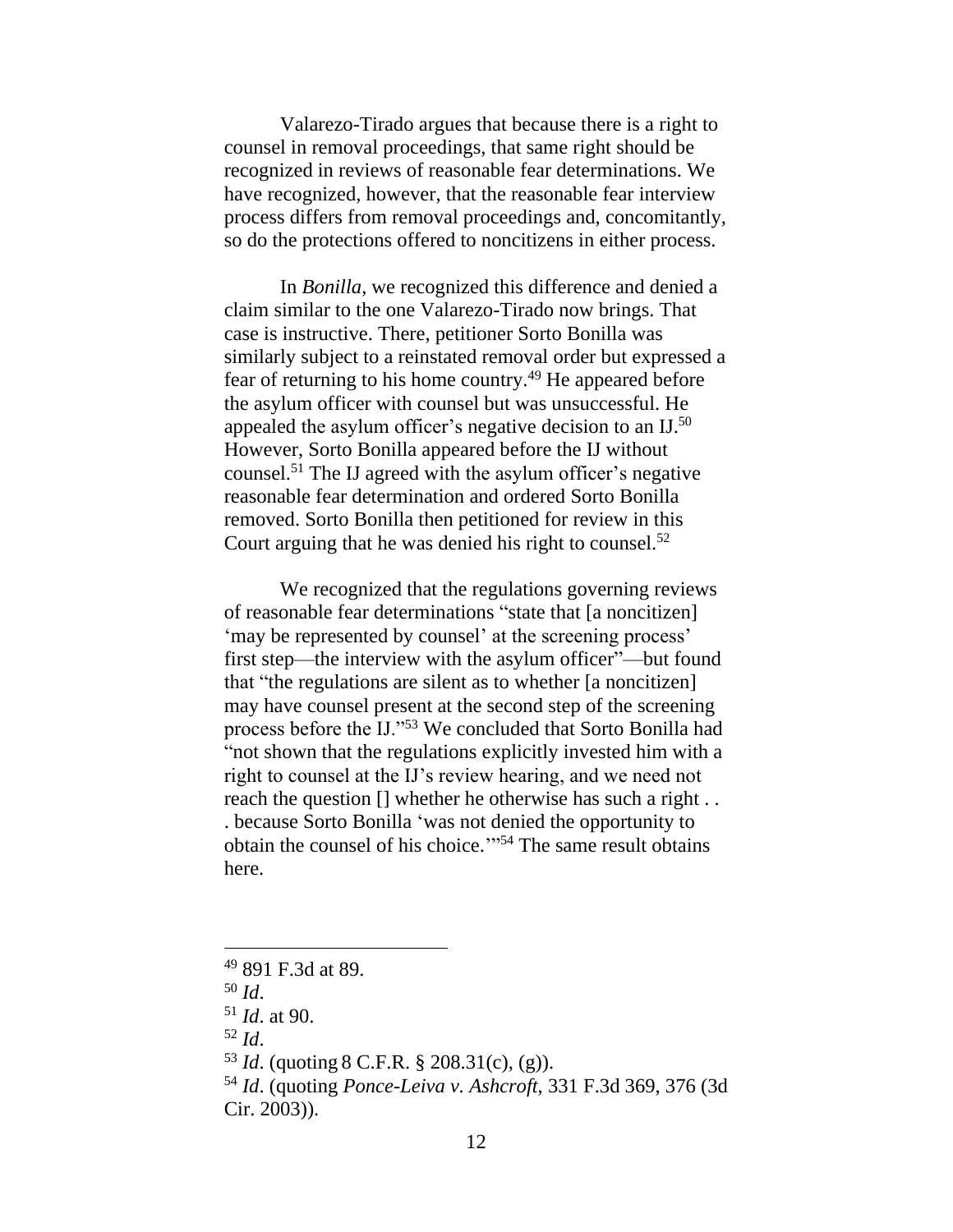Valarezo-Tirado cannot show that he was denied the opportunity to obtain counsel. Valarezo-Tirado was specifically asked if he wished to stop the proceedings to obtain counsel at his reasonable fear interview. In fact, as quoted above, the hearing officer gave him that opportunity twice and also offered a list of pro bono and low-cost lawyers whom he could consult if he wished to briefly postpone the hearing. He declined and stated that he wanted to proceed with the interview that day.

His claim regarding the hearing before the IJ fares no better. Valarezo-Tirado "was notified that the IJ may allow him to be represented at the proceeding and instructed that his counsel should be present if he wished to be represented," 55 but Valarezo-Tirado appeared at the hearing without counsel. At the beginning of the hearing, the IJ asked Valarezo-Tirado if he had received information at his reasonable fear interview about his ability to have a lawyer for the hearing before the IJ. He affirmed that he had. Also, as in *Bonilla*, "the IJ noted that [Valarezo-Tirado] did not have counsel present, further reflecting that the IJ was cognizant of the value of legal counsel and did not deprive him of it." <sup>56</sup> Valarezo-Tirado neither objected nor asked for a lawyer during the hearing before the IJ. Accordingly, he has not shown that he was denied counsel before the IJ.

## III.

We realize, and "readily acknowledge that an IJ's position is an impossibly demanding and challenging one."<sup>57</sup> We have already commented on this above. Moreover, we recognized in 2011 that "IJs [were] confronted with an exponential growth in their caseloads," noting that the average immigration judge handled over 1500 cases in a year.<sup>58</sup> And the volume continues to increase.

<sup>55</sup> *Id.* at 92.

<sup>56</sup> *Id*.

<sup>57</sup> *Abulashvili v. Att'y Gen.*, 663 F.3d 197, 208 (3d Cir. 2011). <sup>58</sup> *Id*. at 208 & n.10.